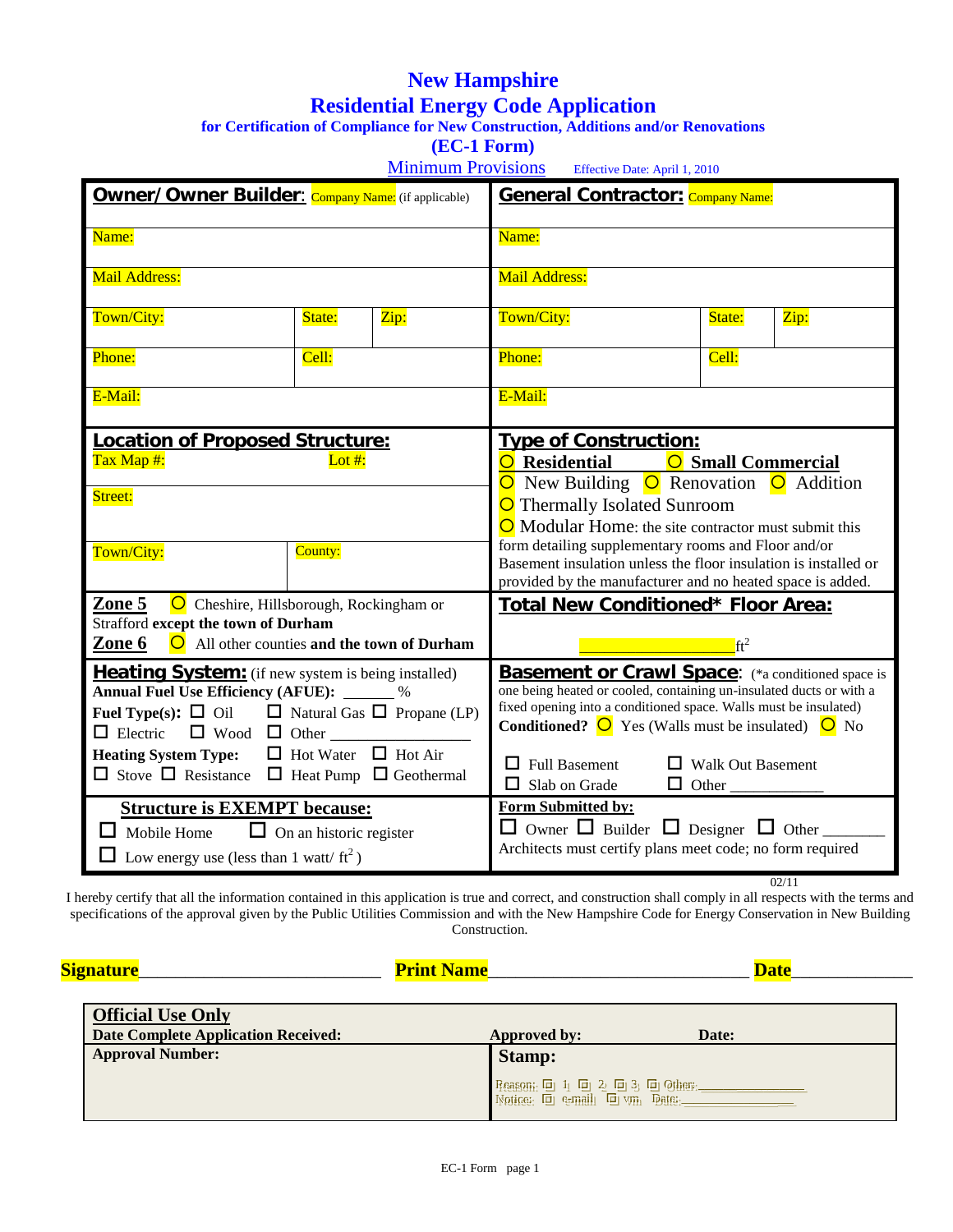### **New Hampshire Energy Code EC-1** Certification No.:

Code effective April, 2010

Directions: Complete the "Your Proposed Structure" columns. No measurements or calculations are needed. If you at least meet the New Hampshire Energy Code requirements, your project will be approved. Write N/A in any section that does not apply to your project. **Submit pages 1 and 2 only.** If your planned structure cannot meet these requirements, consider downloading REScheck from <http://www.energycodes.gov/rescheck/download.stm> and use trade-offs to prove compliance.

You are encouraged to build with higher R-values and lower U-values than you report here. The "Required R or U Values" are the worst permitted in NH.

|                                                                 | <b>Required R or U Values</b>                                                                                                                        |                                                                                                                       | <b>YOUR PROPOSED STRUCTURE</b>                       |                                                                                                                                                                                                                                                                                              |  |
|-----------------------------------------------------------------|------------------------------------------------------------------------------------------------------------------------------------------------------|-----------------------------------------------------------------------------------------------------------------------|------------------------------------------------------|----------------------------------------------------------------------------------------------------------------------------------------------------------------------------------------------------------------------------------------------------------------------------------------------|--|
| <b>Building Section</b>                                         |                                                                                                                                                      |                                                                                                                       | <b>Write Planned</b><br><b>R</b> and <b>U</b> Values | <b>Brands / Models / insulation type and</b><br>thickness (if known)                                                                                                                                                                                                                         |  |
| <b>Window U</b>                                                 |                                                                                                                                                      |                                                                                                                       | Write in U-Value                                     | <b>Window Type:</b>                                                                                                                                                                                                                                                                          |  |
| <b>Factor</b>                                                   | $U$ .35 (maximum) U-.31 (if log walls)<br><b>U</b> .50 (Thermally Isolated Sunrooms only)                                                            |                                                                                                                       |                                                      | O Low-e O Low-e Argon<br>Check if: $\Box$ Sunroom $\Box$ Log Walls                                                                                                                                                                                                                           |  |
| (lower U is better)                                             |                                                                                                                                                      |                                                                                                                       |                                                      |                                                                                                                                                                                                                                                                                              |  |
| <b>Skylights</b>                                                | U.60                                                                                                                                                 |                                                                                                                       |                                                      |                                                                                                                                                                                                                                                                                              |  |
| <b>Flat Ceiling'</b><br><b>or</b><br><b>Flat Ceiling</b>        | Insulation<br>╱<br>Standard<br>lation<br><b>Truss</b>                                                                                                | <b>Ital tis notation</b><br>hickness over<br>exterior<br>valls<br>Insulation<br>Raised Heel or<br><b>Energy Truss</b> | Write in R-Value                                     | NOTE: R-38 will be deemed to satisfy the<br>requirement for R-49 if the full R-38<br>insulation value is maintained over the<br>outside plates. If using only R-30 (Zone 5)<br>or R-38 (Zone 6), you must certify that<br>you'll maintain R-38 over the plates by<br>checking the box below. |  |
| with Raised or                                                  | $R-38$ (Zone 5)                                                                                                                                      | $R-30$ (Zone 5)                                                                                                       | $\rightarrow$                                        |                                                                                                                                                                                                                                                                                              |  |
| <b>Energy</b>                                                   | $R-49$ (Zone 6)                                                                                                                                      | <b>R-38</b> (Zone 6)                                                                                                  | If using only R-                                     | $\Box$ By checking this box, I certify that this                                                                                                                                                                                                                                             |  |
| <b>Trusses</b>                                                  | if using the above                                                                                                                                   | if maintaining the                                                                                                    | 30 in Zone 5 or                                      | structure is being built with a raised energy<br>truss or that the full R-value of the ceiling                                                                                                                                                                                               |  |
| <b>R-value</b>                                                  | construction<br>technique                                                                                                                            | full R value over<br>the plates                                                                                       | R-38 in Zone 6<br>you must check<br>this box         | insulation will be maintained over the<br>outside plates.                                                                                                                                                                                                                                    |  |
| Sloped or                                                       | $\mathbb{R}\text{-}30$ or 38 if more than 500 ft sq or<br>20% of total ceiling area                                                                  |                                                                                                                       | Write in R-Value                                     |                                                                                                                                                                                                                                                                                              |  |
| <b>Cathedral</b>                                                |                                                                                                                                                      |                                                                                                                       |                                                      |                                                                                                                                                                                                                                                                                              |  |
| Ceiling                                                         | R-24 (Thermally Isolated Sunrooms only)                                                                                                              |                                                                                                                       |                                                      | $\Box$ Check if Sunroom                                                                                                                                                                                                                                                                      |  |
|                                                                 |                                                                                                                                                      |                                                                                                                       | Write in R-Value                                     | Log walls must comply with ICC400, have an                                                                                                                                                                                                                                                   |  |
| <b>Above Grade</b><br>Wall <sup>ii</sup><br><b>R-value</b>      | $R-20$<br>Cavity Insulation only or<br>$R-13$ plus $R-5$<br>Cavity plus Continuous Insulation<br><b>R-13</b> (Thermally Isolated Sunrooms only)      |                                                                                                                       |                                                      | average minimum wall thickness of 5" or greater<br>and must have overall glazing of U-.31 or lower<br>and heating AFUE of 90% (gas) or 84% (oil) and<br>meet all other energy code requirements.<br>Check if $\Box$ Sunroom $\Box$ Log Walls                                                 |  |
| Door U-Value                                                    | $U$ .35 (maximum)                                                                                                                                    |                                                                                                                       | Write in U-Value                                     |                                                                                                                                                                                                                                                                                              |  |
| <b>Floor R Value</b>                                            | $R-30$                                                                                                                                               |                                                                                                                       | Write in R-Value                                     |                                                                                                                                                                                                                                                                                              |  |
| (Basement ceiling)                                              | or Insulation sufficient to fill joist cavity                                                                                                        |                                                                                                                       |                                                      |                                                                                                                                                                                                                                                                                              |  |
| <b>Basement or</b><br><b>Crawl Space</b><br><b>Wall R Value</b> | <b>R-13</b> Cavity Insulation or<br>R-10 Continuous Insulation (Zone 5)<br><b>R-19</b> Cavity Insulation or<br>$R-15$ Continuous Insulation (Zone 6) |                                                                                                                       | Write in R-Value                                     | If conditioning the basement you must<br>insulate Basement Walls. If not, you may<br>insulate either Floor or Basement Walls<br>and/or Slab Edge                                                                                                                                             |  |
| Slab Edge <sup>iii</sup><br><b>R</b> Value                      | $R-10$<br>(see drawing pg 3)<br>add R-5 if the Slab is heated                                                                                        | <b>2'</b> (Zone 5) $4'$ (Zone 6)                                                                                      | Write in R-Value                                     |                                                                                                                                                                                                                                                                                              |  |
|                                                                 | <b>Planned Air Sealing</b>                                                                                                                           |                                                                                                                       |                                                      |                                                                                                                                                                                                                                                                                              |  |
| <b>Air Sealing</b>                                              | <b>Test Method</b>                                                                                                                                   |                                                                                                                       | $\Box$ Blower Door                                   | The visual inspection certification must be<br>consistent with the requirements of Table 402.4.2<br>(page 4) and the method of compliance planned                                                                                                                                            |  |
|                                                                 | By checking this box, I certify that I understand<br>that I have two approaches to demonstrating<br>compliance with air sealing requirements.        |                                                                                                                       | $\Box$ Visual Inspect                                | and approved by the local jurisdiction                                                                                                                                                                                                                                                       |  |

Submit pages 1 and 2 to: **NH Public Utilities Commission, 21 South Fruit Street Ste 10, Concord NH 03301 Fax: 603.271.3878 e-mail: energycodes@puc.nh.gov**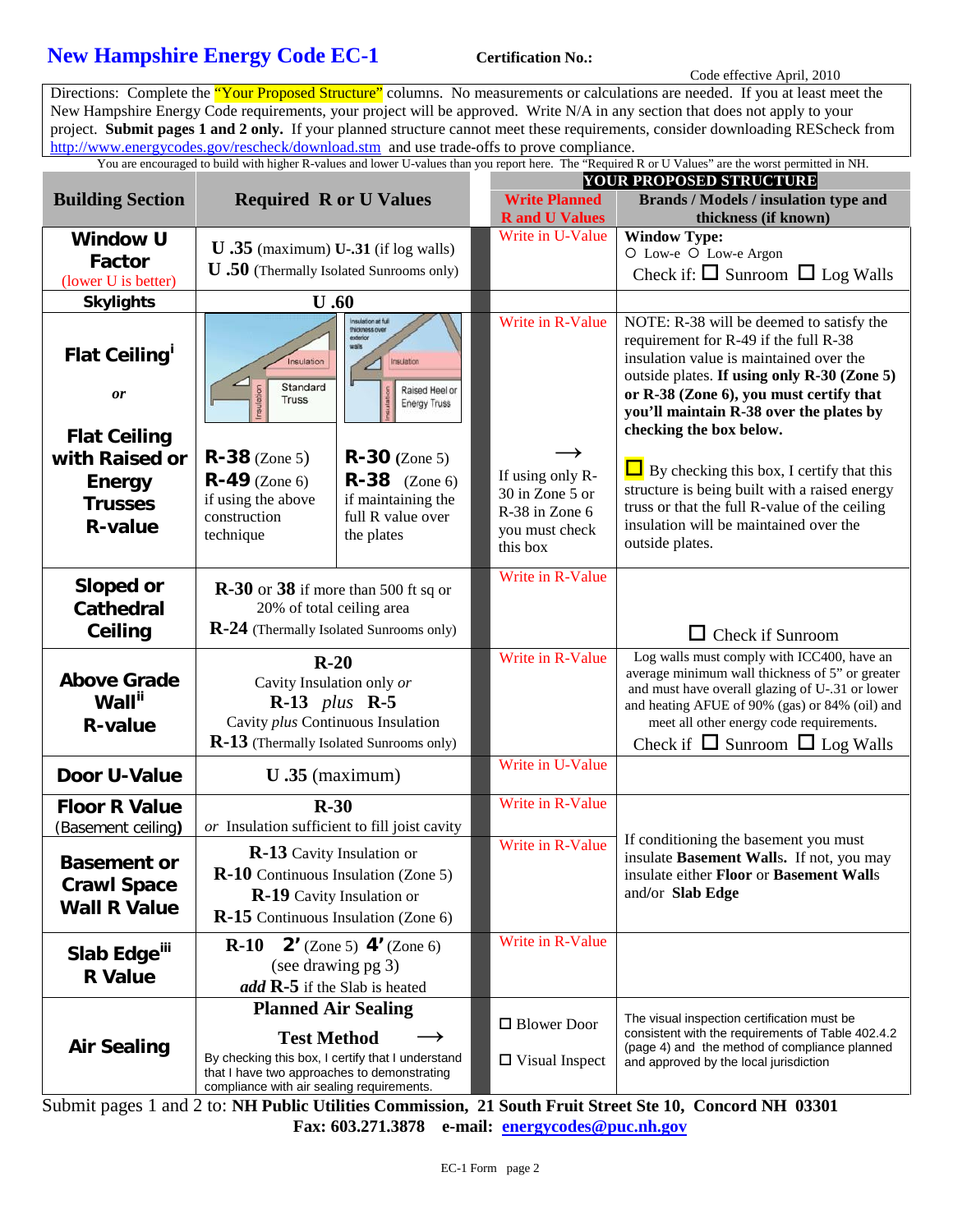#### **Footnotes to Residential Energy Code Application for Certification of Compliance**

<span id="page-2-0"></span> i Ceilings with attic spaces: R-30 in Zone 5 or R-38 in Zone 6 will be deemed to satisfy the requirement for R-38 or R-49 respectively wherever the full height of uncompressed R-30 or R-38 insulation extends over the wall top plate at the eaves or the full R-value is maintained. This is accomplished by using a raised heel or energy truss as shown in the diagram below or by using higher R-value insulation over the plates.



<span id="page-2-1"></span> $i$ <sup>i</sup> R-13 + R-5 means R-13 cavity insulation plus R-5 insulated sheathing. If structural sheathing covers 25 percent or less of the exterior, R-5 sheathing is not required where the structural sheathing is placed. If structural sheathing covers more than 25 percent of exterior, the structural sheathing must be supplemented with insulated sheathing of at least R-2.

<span id="page-2-2"></span>iii Slab edge insulation must start at the top of the slab edge and extend a total of two (Zone 5) or four feet (Zone 6). Insulation may go straight down, out at an angle away from the building, or along the slab edge and then under the slab. A slab is a concrete floor within 1' of grade level. See diagram below.

The top edge of insulation installed between the exterior wall and the interior slab may be mitered at a 45 degree angle away from the exterior wall.





A or A+ B must equal two feet in Zone 5 or four feet in Zone 6

MODULAR HOMES must be certified by the NH Department of Safety. Unless the floor insulation is provided by the manufacturer this form must be submitted. This form must also be submitted if the basement is to be insulated or supplementary heated space is added to the home upon or after it is set.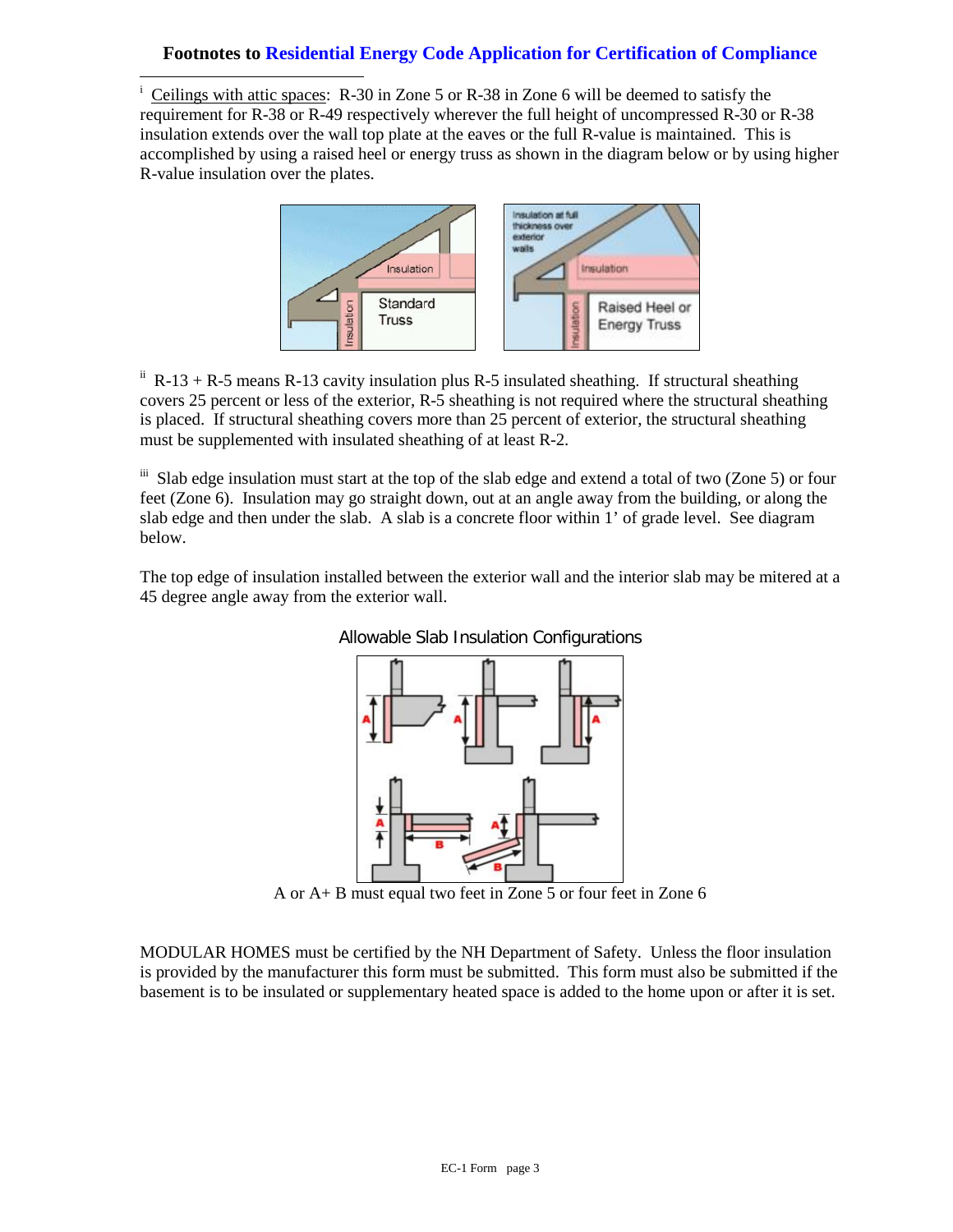#### **AIR BARRIER AND INSULATION INSPECTION COMPONENT CRITERIA** Required Elements Check List (see page 2 AIR SEALING) IECC Code section 402.4.2 **This page must be provided to the building inspector at final inspection.**

 $\overline{a}$ 

| $\sqrt{\phantom{a}}$ Check here    | Certification No.:                                                                                                                                           |
|------------------------------------|--------------------------------------------------------------------------------------------------------------------------------------------------------------|
| Air barrier and<br>thermal barrier | Exterior thermal envelope insulation for framed walls is installed in<br>substantial contact and continuous alignment with building envelope<br>air barrier. |
|                                    | Breaks or joints in the air barrier are filled or repaired.                                                                                                  |
|                                    | Air-permeable insulation is not used as a sealing material.                                                                                                  |
|                                    | Air-permeable insulation is inside of an air barrier.                                                                                                        |
| Ceiling/attic                      | Air barrier in any dropped ceiling/soffit is substantially aligned with                                                                                      |
|                                    | insulation and any gaps are sealed.                                                                                                                          |
|                                    | Attic access (except unvented attic), knee wall door, or drop down<br>stair is sealed.                                                                       |
| <b>Walls</b>                       | Corners and headers are insulated.                                                                                                                           |
|                                    | Junction of foundation and sill plate is sealed.                                                                                                             |
| <b>Windows and doors</b>           | Space between window/door jambs and framing is sealed.                                                                                                       |
| <b>Rim</b> joists                  | Rim joists are insulated and include an air barrier.                                                                                                         |
| <b>Floors</b>                      | Insulation is installed to maintain permanent contact with underside                                                                                         |
| (including above-garage            | of sub floor decking.                                                                                                                                        |
| and cantilevered floors)           | Air barrier is installed at any exposed edge of insulation.                                                                                                  |
| Crawl space walls                  | Insulation is permanently attached to walls.                                                                                                                 |
|                                    | Exposed earth in unvented crawl spaces is covered with Class I                                                                                               |
|                                    | vapor retarder with overlapping joints taped.                                                                                                                |
| <b>Shafts, penetrations</b>        | Duct shafts, utility penetrations, knee walls and flue shafts opening                                                                                        |
|                                    | to exterior or unconditioned space are sealed.                                                                                                               |
| <b>Narrow cavities</b>             | Batts in narrow cavities are cut to fit, or narrow cavities are filled by<br>sprayed/blown.                                                                  |
| <b>Garage separation</b>           | Air sealing is provided between the garage and conditioned spaces.                                                                                           |
| <b>Recessed lighting</b>           | Recessed light fixtures are air tight, IC rated, and sealed to drywall.<br>Exception—fixtures in conditioned space.                                          |
| <b>Plumbing and</b>                | Insulation is placed between outside and pipes. Batt insulation is cut                                                                                       |
| wiring                             | to fit around wiring and plumbing, or sprayed/blown insulation                                                                                               |
|                                    | extends behind piping and wiring.                                                                                                                            |
| Shower/tub on                      | Showers and tubs on exterior walls have insulation and an air barrier                                                                                        |
| exterior wall                      | separating them from the exterior wall.                                                                                                                      |
| <b>Electrical/phone box</b>        | Air barrier extends behind boxes or air sealed-type boxes are                                                                                                |
| on exterior walls                  | installed.                                                                                                                                                   |
| <b>Common wall</b>                 | Air barrier is installed in common wall between dwelling units.                                                                                              |
|                                    | HVAC register boots HVAC register boots that penetrate building                                                                                              |
|                                    | envelope are sealed to sub-floor or drywall.                                                                                                                 |
| <b>Fireplace</b>                   | Fireplace walls include an air barrier.                                                                                                                      |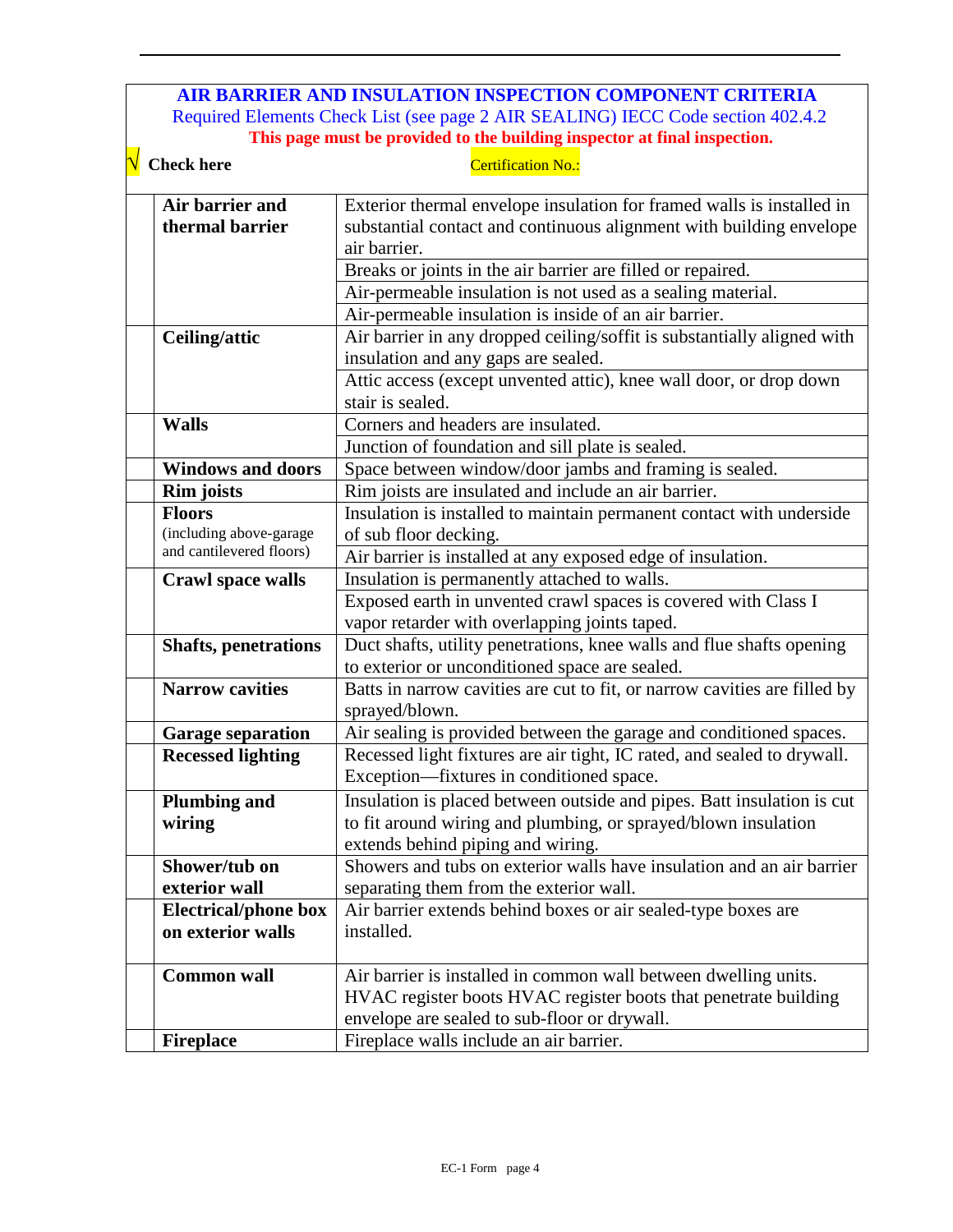## **NEW HAMPSHIRE ENERGY CODE**

**Summary of Basic Requirements See IECC 2009 Code Book for complete details**

 $\overline{a}$ 

**These 2 pages must be provided to the building inspector at final inspection or retained.**

| <b>Check here</b>                                                                                                            | <b>Certification No.:</b>                                                                                                                                                                                                                                                                                                                                                                                                                                                                                   |  |  |  |
|------------------------------------------------------------------------------------------------------------------------------|-------------------------------------------------------------------------------------------------------------------------------------------------------------------------------------------------------------------------------------------------------------------------------------------------------------------------------------------------------------------------------------------------------------------------------------------------------------------------------------------------------------|--|--|--|
| <b>Air Leakage</b><br>Code section 402.4<br>The building thermal<br>envelope must be durably<br>sealed to limit infiltration | All joints, seams, penetrations and openings in the thermal envelope including those around<br>window and door assemblies, utility penetrations, dropped ceilings or chases, knee walls,<br>behind tubs and showers, separating unheated garages from the thermal envelope, common<br>walls between dwelling units, attic access, rim joist junction and all other openings in the<br>building envelope that are sources of air leakage must be caulked, gasketed, weather-stripped<br>or otherwise sealed. |  |  |  |
| <b>Air Sealing and Insulation</b><br>Code Section 402.4.2                                                                    | Building envelope air tightness and insulation installation shall be demonstrated to comply with<br>requirements by Blower Door testing to less than 7 air changes/hr at 50 Pa or a visual<br>inspection per page 4 of this document. The local Building Official may require an<br>independent $3^{rd}$ party to conduct the visual inspection. See page 4.                                                                                                                                                |  |  |  |
| <b>Testing Option</b><br>Code Section 402.4.2.1                                                                              | While the Blower Door Test and/or Visual Option are methods of demonstrating compliance many of the<br>general requirements as defined by this checklist (pages 5 & 6) must still be met.                                                                                                                                                                                                                                                                                                                   |  |  |  |
| or                                                                                                                           | Result (at 50 Pa): ___________CFM Interior Volume_____________CF ________________<br>ACH                                                                                                                                                                                                                                                                                                                                                                                                                    |  |  |  |
|                                                                                                                              | <b>or</b>                                                                                                                                                                                                                                                                                                                                                                                                                                                                                                   |  |  |  |
| <b>Visual Option</b><br>Code Section 402.4.2.1                                                                               |                                                                                                                                                                                                                                                                                                                                                                                                                                                                                                             |  |  |  |
| <b>Fireplaces</b><br>Code Section 402.4.3                                                                                    | New wood-burning fireplaces shall have gasketed doors and outdoor combustion air.                                                                                                                                                                                                                                                                                                                                                                                                                           |  |  |  |
| <b>Recessed Lighting</b><br>Code Section 402.4.5                                                                             | Recessed lights must be type IC rated and labeled as meeting ASTM E 283 and sealed with a<br>gasket or caulk between the housing and the interior wall or ceiling covering.                                                                                                                                                                                                                                                                                                                                 |  |  |  |
| <b>Electrical Power and</b><br><b>Lighting Systems</b><br>Code section 404                                                   | A minimum of 50% of the lamps in permanently installed lighting fixtures shall be high<br>efficacy lamps.                                                                                                                                                                                                                                                                                                                                                                                                   |  |  |  |
| <b>High-Efficacy Lamps</b><br>Code section 202                                                                               | Compact fluorescent lamps, T-8 or smaller diameter linear fluorescent lamps, or lamps with<br>a minimum efficacy of:<br>1.60 lumens per watt for lamps over 40 watts,<br>2.50 lumens per watt for lamps over 15 watts to 40 watts, and<br>3.40 lumens per watt for lamps 15 watts or less.                                                                                                                                                                                                                  |  |  |  |
| <b>Materials and Insulation</b><br><b>Information</b><br>Code section 102.1                                                  | Materials and equipment must be identified so that code compliance can be determined.<br>Manufacturer manuals for all installed heating, cooling and service water heating equipment<br>must be provided. Insulation R-values, glazing and door U-values and heating and cooling<br>equipment efficiency must be clearly marked on the building plans, drawings or specifications.                                                                                                                          |  |  |  |
| <b>Pull-Down Attic Stairs,</b><br><b>Attic Hatch, and Knee</b><br><b>Wall Doors</b><br>Code section 402.2.3                  | Should be insulated to a level equal to the surrounding surfaces and tightly sealed and weather-<br>stripped at the opening.                                                                                                                                                                                                                                                                                                                                                                                |  |  |  |